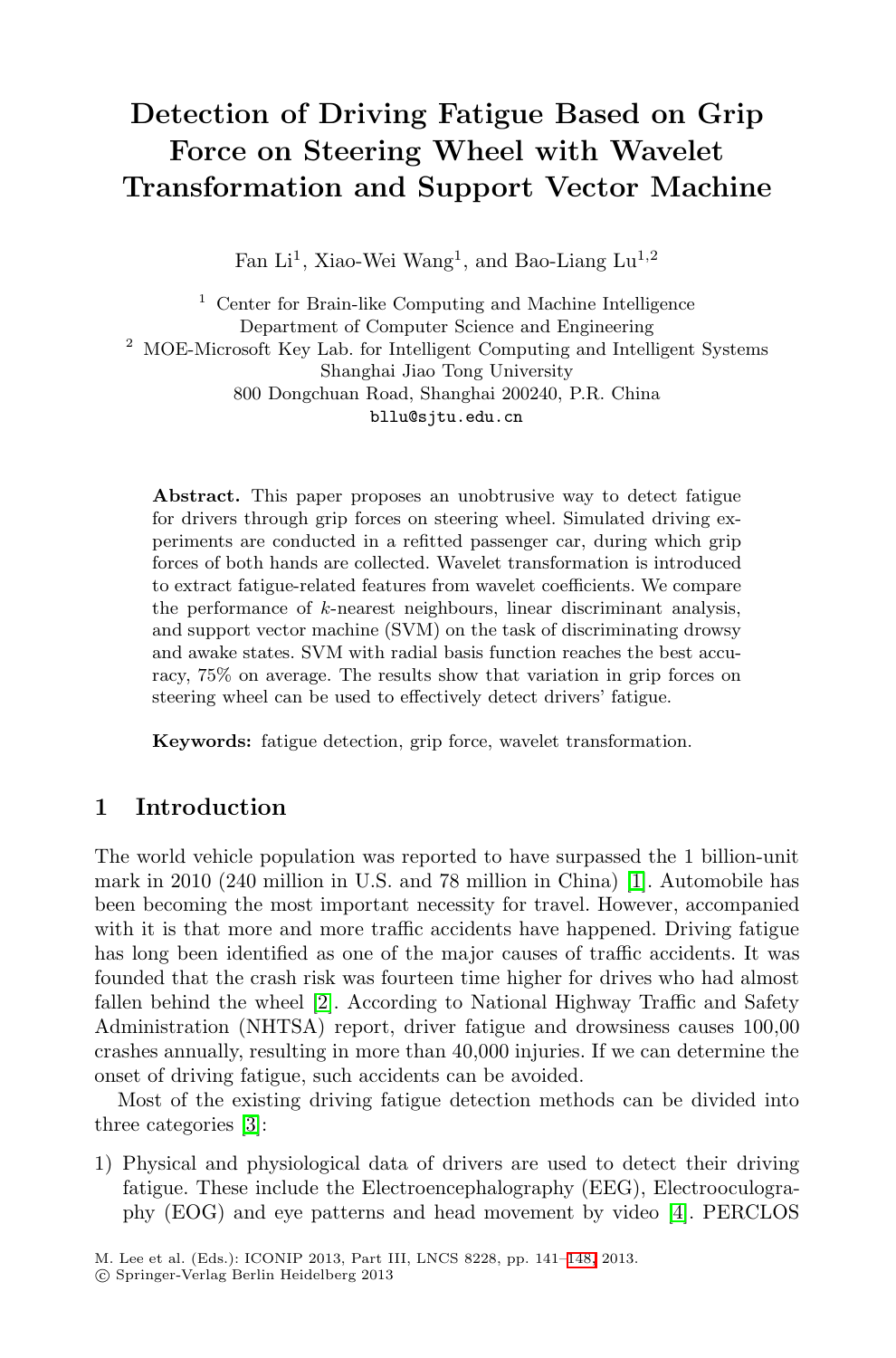(PERcent eyelid CLOSure), put forward by Carnegie Me[lon](#page-7-1) Driving Research Center, is one of the most effective measure for driving fatigue detection [5].

- 2) Driving performance is indirectly assessed by raw rate, lateral position and longitude speed. [D](#page-7-2)aimler Chrysler [6] has developed a detection algorithm that jointly analyzed these signals to detect drivers' fatigue.
- 3) Drivers in drowsy status would handle steering wheel and tread pedals (gas, brake and clutch) more slowly and improperly than in sober state [3,7,8]. Drivers would diminish grip force when falling into drowsy, even loosen the steering wheel fully, which could easily lead to accident. Thum Chia Chieh [7] proposed a statistical method to accumulate the logarithm of probability ratio of staying in drowsy or awake state. But the model was too simple to work well. Eskandarian and Mortazavi [8] trained an artificial neural network to detect drivers' fatigue, based on the hypothesis that under a drowsy state, the steering wheel movements become less precise and larger in amplitude. The proposed method had a big default that he did not fully consider time-order of steering wheel angle, which would lower detection accuracy.

Vigilance, the ability to maintain attention and alertness over prolonged periods of time, is an effect measurement of fatigue. In this paper, a simulated driving system was designed and subjects were asked to finish driving task in a real car. We collected drivers' grip force and response time to an audio signal which was used to measure drivers' vigilance while driving. We proposed an effective feature extraction method to extract features from time domain and wavelet coefficients through wavelet transformation. We compared the performance of three classifiers — support vector machine (SVM), linear discriminant analysis (LDA) and k-nearest neighbours (KNN), on the task of discriminating drowsy and awake states.

# **2 Experiment**

## **2.1 Platform**

## **Grip Force Detection**

The setup for grip force detection is shown in Fig. 1. The wheel is fully covered by two pieces of force sensors to detect drivers' force of left and right hands. The force sensitive resistor (FSR) was available from Interlink Electronics, which is a very thin polymer thick film (PTR) device and will give little influence on driving. When force applied to its active surface, its resistance decreases. The resistance is converted to voltage through a simple resistance to voltage converter circuit. The output voltage <sup>V</sup>*out* characterizes the force exerted on the wheel, and is collected by a commercial USB collection card with a multi-channel AD chip to PC for analysis. The sampling rate is 100 Hz for each hand's force.

#### **Simulated Driving System**

A car has been refitted for experiment. The car's driving operational devices (wheel and pedals) were replaced with Logitech's simulated controllers, whose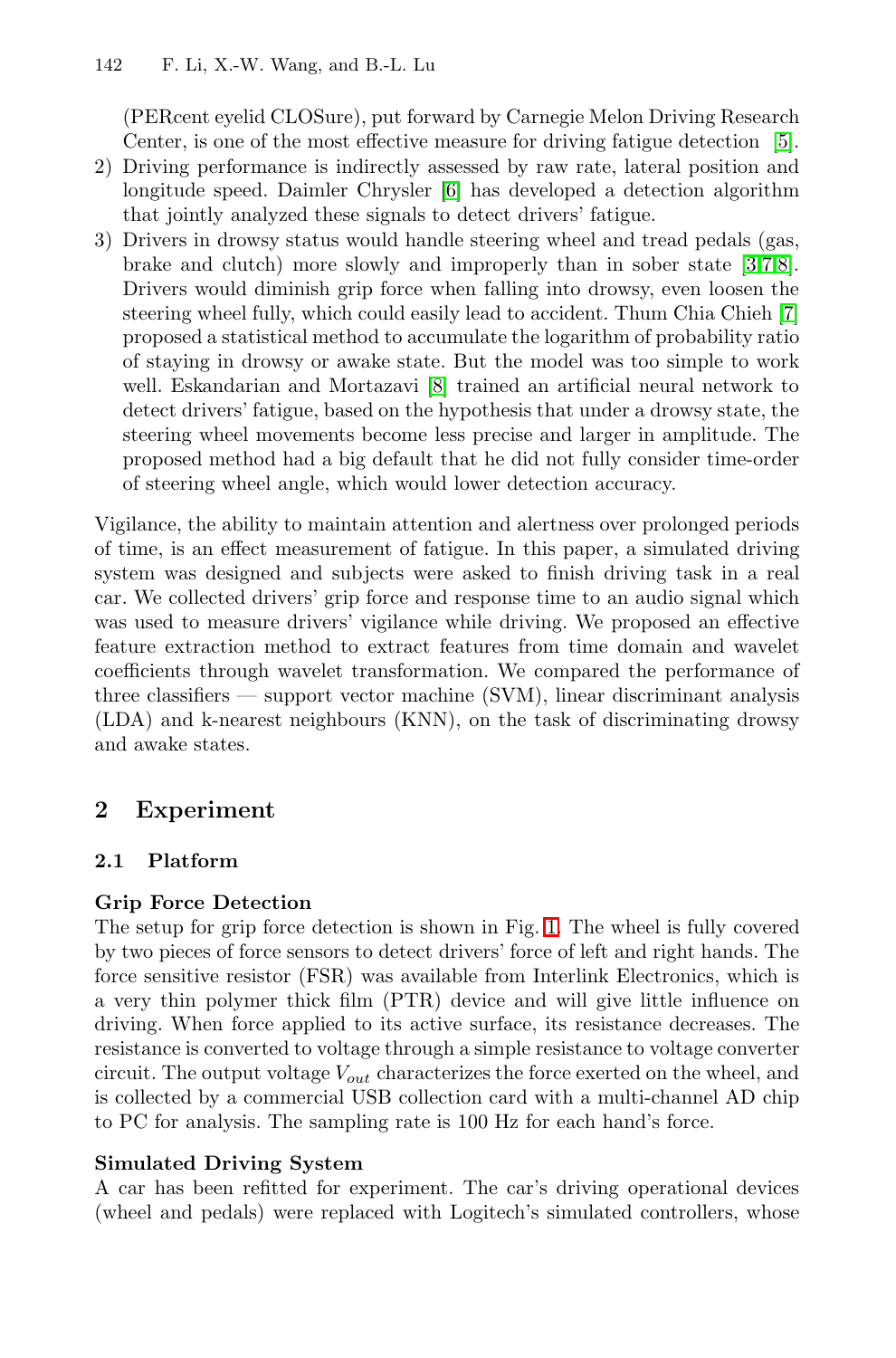<span id="page-2-0"></span>

**Fig. 1.** Platform of detecting grip force of steering wheel

size and operation way are similar to real ones. We have developed a simulated driving software to imitate complex driving scenes with different weather, road conditions on a large LCD screen to cover subject's sight. The driving state parameters, such as driving speed, steering wheel angle, in curved or straight road and so on, will be recorded. Video cameras are installed to record subjects' face status and hand action, which can be aided to determine whether the subject is in a drowsy state.



subject left sensor right sensor

**[F](#page-3-0)ig. 2.** Platform of simulated driving system

## **2.2 Procedure and Subjects**

As shown in Fig. 2, subjects sit in the driver's seat [to](#page-2-0) finish a two-hour-long driving task. They are asked to drive carefully to avoid crash with other cars. To measure subjects' vigilance, they need to do a periodical audio task which would not influence driving [9]. Fig. 3 shows the trial sequence. The trail period is 20 sec, and in the second half period, it will randomly play a two-second-long frog-croak sound. Once hear frog-croak, the subject would tread a special pedal with a resistance. When the pedal is trodden, its resistance value decreases, then through the same transfer circuit and USB collection card in Fig. 1, tread signal is recorded. During experiment, if the subject has fallen into sleep, he or she would be waken up to get a transitory sober status and restart driving. Four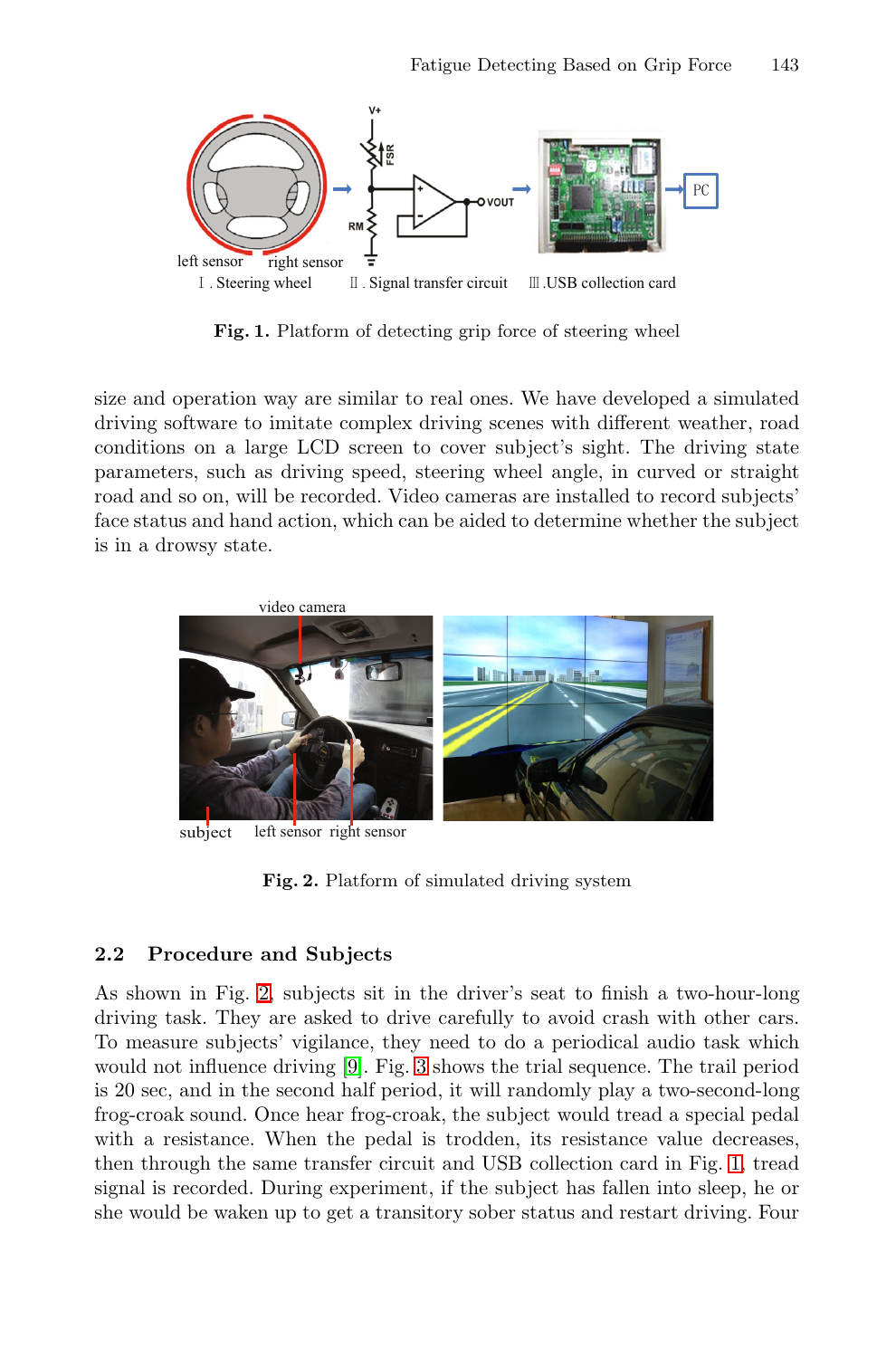<span id="page-3-0"></span>

**Fig. 3.** The vigilance task. Trial period T is 20 s, t is the time of producing sound, t' is the tread time of subject, and  $\Delta t = t - t'$  is the response time.

healthy subjects of 19-25 years old have participated in this experiment for twice and the interval was one week. Experiments were carried out in a sound-proof room during 20:00 – 22:00 pm.

# **2.3 Data Collection**

For each experiment, steering wheel angle signal is recorded by driving software at 100 Hz. Grip Force and tread signals are sampled by USB collection card at 100 Hz. And the time of sound played is recorded by PC, which is accurate to 1 millisecond. All these signals would be down sampled at 10 Hz and enough time stamps are made to synchronize them.

## **2.4 Vigilance Measurement**

To train an effective fatigue detection method, reference vigilance indexes are necessary for supervised learning. In our experiment, the reaction time  $\Delta t_i$  of *i*-th trial can be used as reference vigilance level in that trial period, for there is an increase in average reaction time when the subject is becoming drowsy in vigilance task [10]. Because the cycle length of vigilance's fluctuation is usually longer than 4 min [11], to eliminate the variation of reaction time, we use a triangle weighted moving average (WMA) method to measure vigilance value in *i*-th trial period within a 2-min window:

$$
vigilance_i = \frac{\sum_{j=i-3}^{i+3} (4 - |i - j|) \Delta t_j}{\sum_{j=i-3}^{i+3} (4 - |i - j|)}
$$
(1)

Fig. 4 shows the vigilance curve after WMA for one experiment.

# **3 Method**

## **3.1 Feature Extraction**

The original signals we collect are two channels of time-varied grip force, through which it is difficult to detect the subject's temporal vigilance level. We can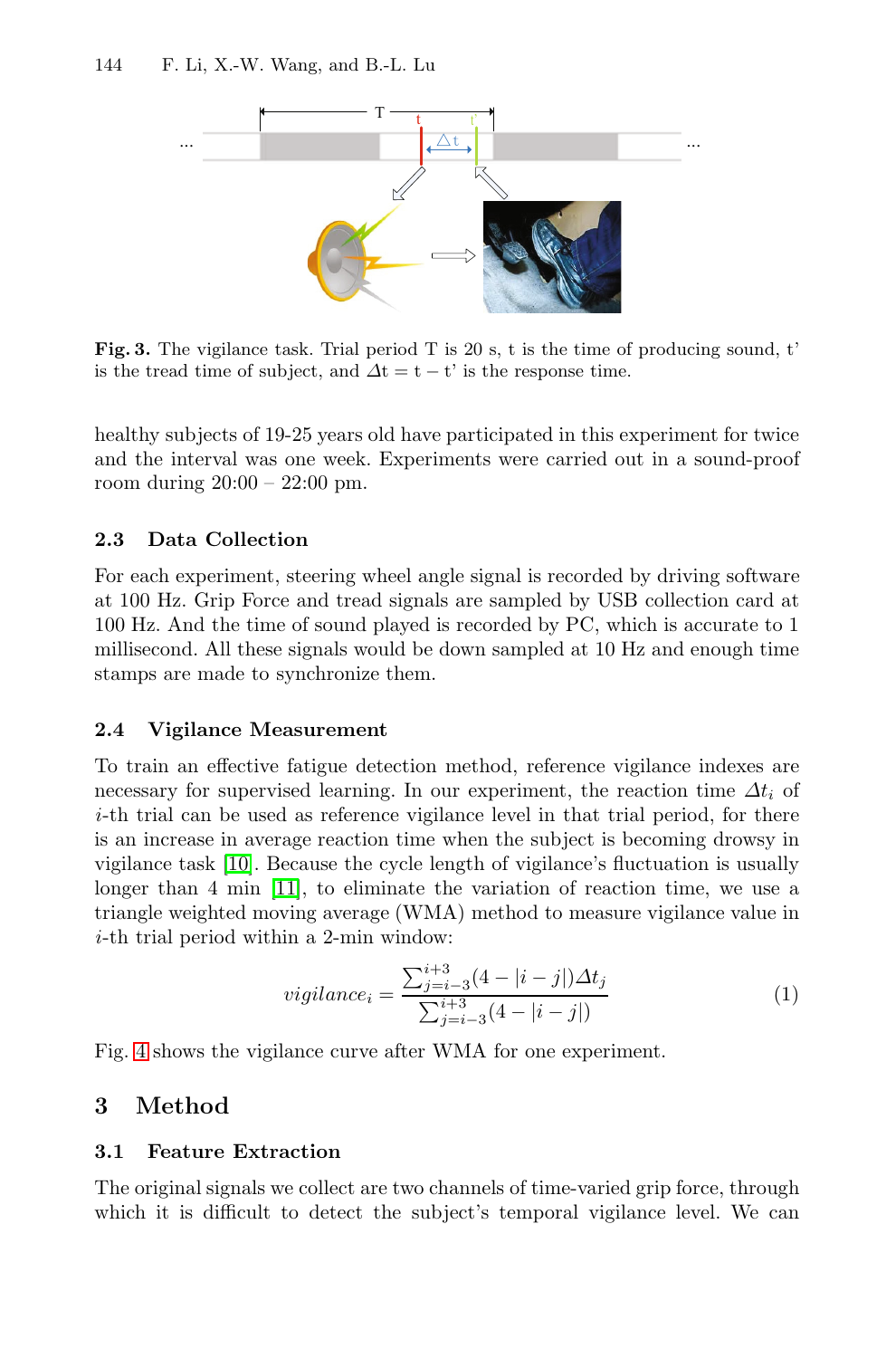

Fig. 4. Vigilance value represented by reaction time. The green curve is the original reaction time, and the red curve is the reaction time after WMA.

extract fatigue-related features in time domain and from wavelet coefficients of original signals through wavelet transformation.

The time-window length for one sample we choose is 25.6 sec. For the sample frequency is 10 Hz and interval is 0.1 sec, in a sample window, there are 256 data points of force, thus it is convenient to make 8-level wavelet transformation. And the moved step for sample windows is 6.4 sec, quarter of the length of a sample window.

Four kinds of statistical features are extracted in time domain. They are maximal value, minimal value, mean value and standard deviation, which can roughly characterize the range of force.

Because wavelet transformation is localized in both time and frequency, it can characterize the power spectrum in frequency domain. Haar wavelet function is chosen, so wavelet coefficients at  $i$ -th level, which characterize variation of signal in the corresponding time scale, can be calculated:

$$
c_{ij} = r \cdot \left( \sum_{k=(j-1)\cdot 2^{i}+1}^{(j-1)\cdot 2^{i}+2^{i-1}} a_k - \sum_{(j-1)\cdot 2^{i}+2^{i-1}+1}^{j\cdot 2^{i}} a_k \right)
$$
(2)

where  $i = 1, 2, ..., 8$ ,  $j = 1, 2, ..., \frac{l}{2^i}$ ,  $l = 256$ , and r is a positive normalization coefficient. The following features can be extracted from wavelet coefficients at coefficient. The following features can be extracted from wavelet coefficients at i-th level to represent the time-frequency distribution of force signals:

1) Square sum of the wavelet coefficients, which represents the power of force signals in the corresponding frequency band.

$$
p_i = \sum_j c_{ij}^2 \tag{3}
$$

2) Ratio of positive coefficients in the whole wavelet coefficients.

$$
pr_i = \frac{\sum_j 1 \cdot \{c_{ij} > 0\}}{\sum_j 1} \tag{4}
$$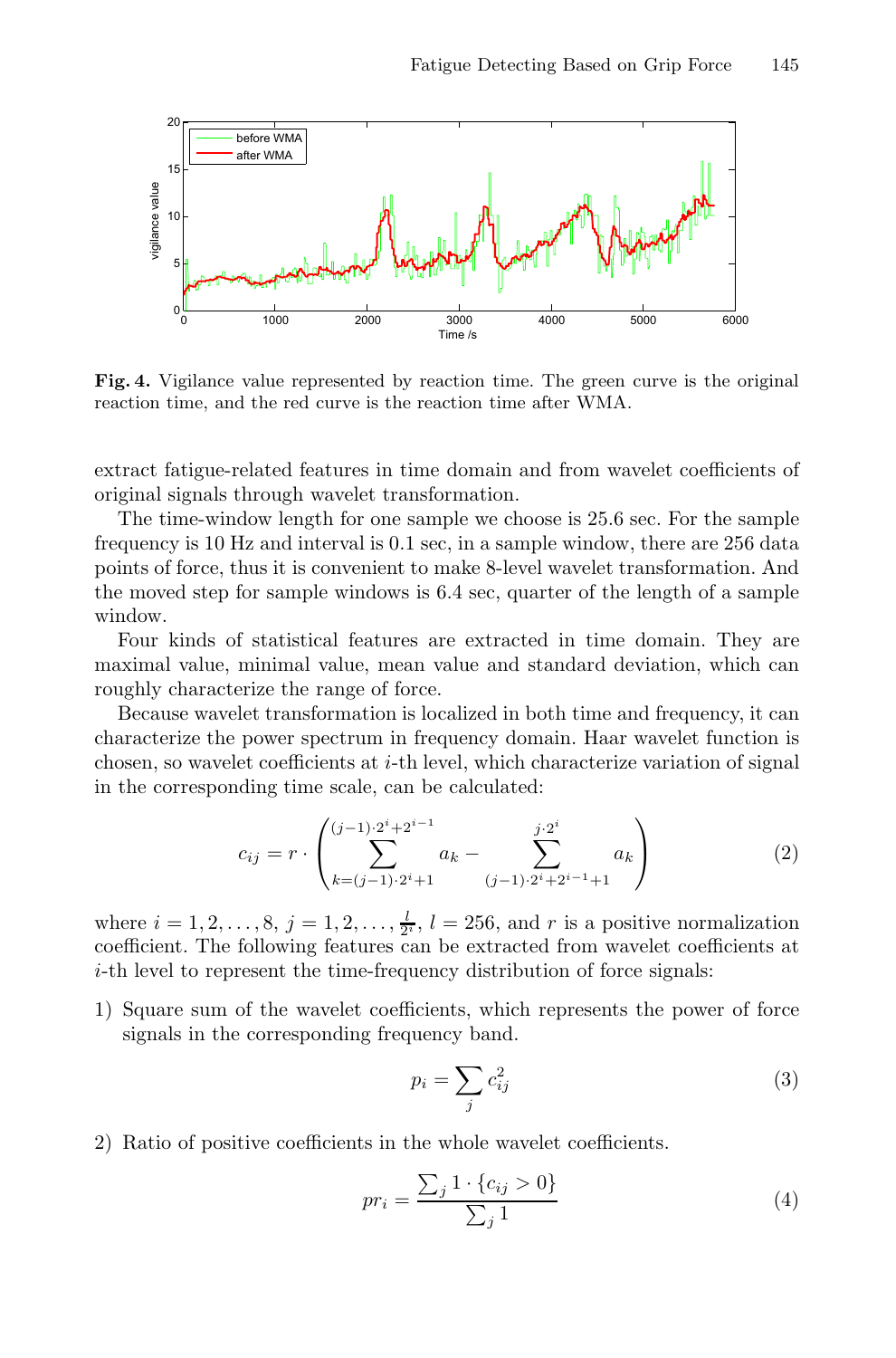When grip force is increased, corresponding coefficient will be positive. It represents the time proportion of increasing grip force.

3) Ratio of sum of positive coefficients to sum of absolute value of negative coefficients, which characterizes the amount of increased force relative to decreased force. To calculate conveniently, logarithm value is used.

$$
lpm_{i} = \log_{10} \frac{\sum_{j} |c_{ij}| \cdot \{c_{ij} > 0\}}{\sum_{j} |c_{ij}| \cdot \{c_{ij} < 0\}}
$$
(5)

Therefore, a total of 56 features can be extracted from two channels of force signals.

## **3.2 Classification**

There exits difference in each subject's fatigue mode, so original labeled vigilance value was regularized firstly. By referring to recorded driving video, a specified threshold was chosen to determine whether the subject was stay in drowsy or awake status for each subject. [In a](#page-7-3) two-hour-long experiment, there are about 700 cases.

We classified samples using three kinds of algorithms, k-nearest neighbors (KNN), linear discriminant analysis (LDA) classification and support vector machine (SVM). KNN is a non-parametric method for classifying the test case based on  $k$  most nearest training example. LDA is a linear classifier based on statistical characteristics of the training samples. SVM maps the input features into another feature space using kernel function, and iteratively approaches the optimal hyperplane with maximal margins. LIBSVM [12] was the tool to train SVM classifier we used, and the selected kernels were linear and radial basis function (RBF). At first, we employed these algorithms within one single experiment's samples. 3/4 samples were randomly chosen from drowsy set and awake set respectively as training samples, and the other as test samples. Then we attempted to use samples of the first experiment as training set to predict samples of the second experiment.

# **4 Results and Discussions**

The classification performance of the aforementioned classifiers is listed in Table 1 and Table 2. Accuracies within one single experiment are higher than that between two experiments of one subject, due to strong correlation of force signals in one single experiment. The performance of LDA is close to SVMs, because of the fact that one sample only contains time sequence with 512 data points of grip force, a linear classifier with the 56 original features is sufficient to characterize the influence of subject's fatigue on grip forces. KNN is the worst one, and the accuracy of SVM-RBF is higher than SVM-linear and LDA, for it maps original features into more complex feature space. The performance of these classifiers is different among subjects.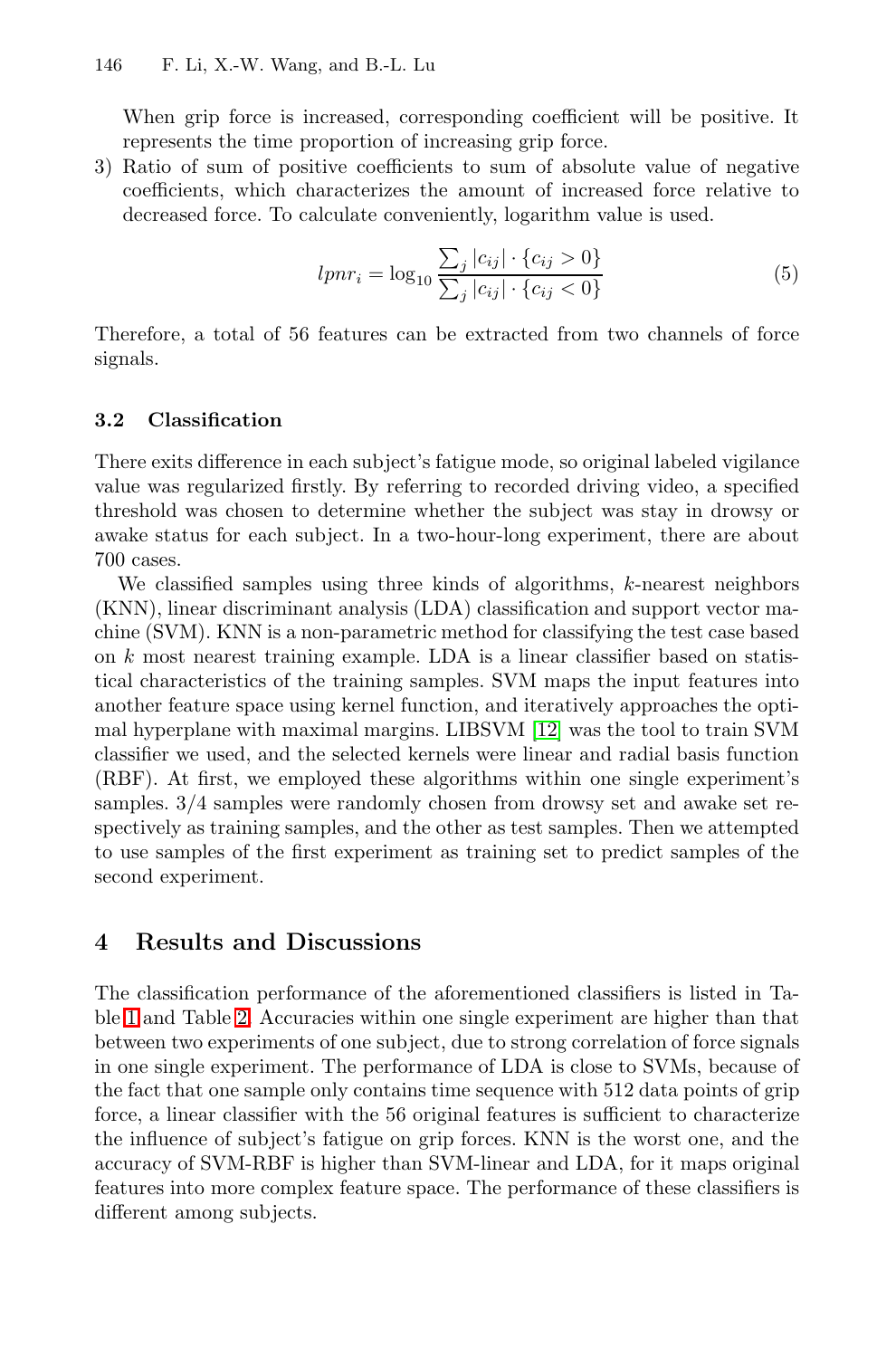| Classifier                       |       |       | Subject 1 Subject 2 Subject 3 Subject 4 Average |       |       |
|----------------------------------|-------|-------|-------------------------------------------------|-------|-------|
| KNN                              | 0.695 | 0.800 | 0.692                                           | 0.784 | 0.742 |
| LDA                              | 0.853 | 0.877 | 0.757                                           | 0.830 | 0.829 |
| $\mathop{\rm SVM\text{-}linear}$ | 0.848 | 0.890 | 0.757                                           | 0.824 | 0.830 |
| <b>SVM-RBF</b>                   | 0.856 | 0.862 | 0.758                                           | 0.855 | 0.833 |

**Table 1.** Classification accuracies of different classifiers within one single experiment

**Table 2.** Classification accuracies of different classifiers between two experiments

| Classifier     |       | Subject 1 Subject 2 Subject 3 Subject 4 Average |       |       |       |
|----------------|-------|-------------------------------------------------|-------|-------|-------|
| <b>KNN</b>     | 0.652 | 0.686                                           | 0.636 | 0.677 | 0.663 |
| <b>LDA</b>     | 0.720 | 0.804                                           | 0.670 | 0.680 | 0.719 |
| SVM-linear     | 0.733 | 0.795                                           | 0.642 | 0.740 | 0.727 |
| <b>SVM-RBF</b> | 0.751 | 0.793                                           | 0.674 | 0.783 | 0.750 |

# **5 Conclusion**

<span id="page-6-1"></span><span id="page-6-0"></span>In this paper, we have proposed an unobtrusive drivers' fatigue detection method based on grip force on steering wheel. Wavelet transformation was used to extract fatigue-related features. By comparing performance of three kinds of classifiers, SVM with radial basis function reaches the best accuracy, but it needs more time for training model and detecting fatigue in practice. As a trade-off, SVM with linear kernel is preferred, for it is faster and owns a good classification accuracy. The experiment was conducted in a simulated environment, and in the future, we will conduct experiment in real driving environment to check the feasibility of the proposed method.

<span id="page-6-3"></span><span id="page-6-2"></span>**Acknowledgments.** [This work was partially supported by](http://wardsauto.com/ar/world_vehicle_population_110815) the National Natural Science Foundation of China (Grant No. 61272248), the National Basic Research Program of China (Grant No. 2013CB329401), and Science and Technology Commission of Shanghai Municipality (Grant No. 13511500200).

# **References**

- 1. Sousanis, J.: World vehicle population tops 1 billion units, Ward Auto World (August 15, 2011), http://wardsauto.com/ar/world\_vehicle\_population\_110815
- 2. Lyznicki, J.M., Doege, T.C., Davis, R.M., Williams, M.A., et al.: Sleepiness, driving, and motor vehicle crashes. JAMA: Journal of the American Medical Association 279(23), 1908–1913 (1998)
- 3. Desai, A.V., Haque, M.A.: Vigilance monitoring for operator safety: A simulation study on highway driving. Journal of Safety Research 37(2), 139–147 (2006)
- 4. Du, R.-F., Liu, R.-J., Wu, T.-X., Lu, B.-L.: Online vigilance analysis combining video and electrooculography features. In: Huang, T., Zeng, Z., Li, C., Leung, C.S. (eds.) ICONIP 2012, Part V. LNCS, vol. 7667, pp. 447–454. Springer, Heidelberg (2012)